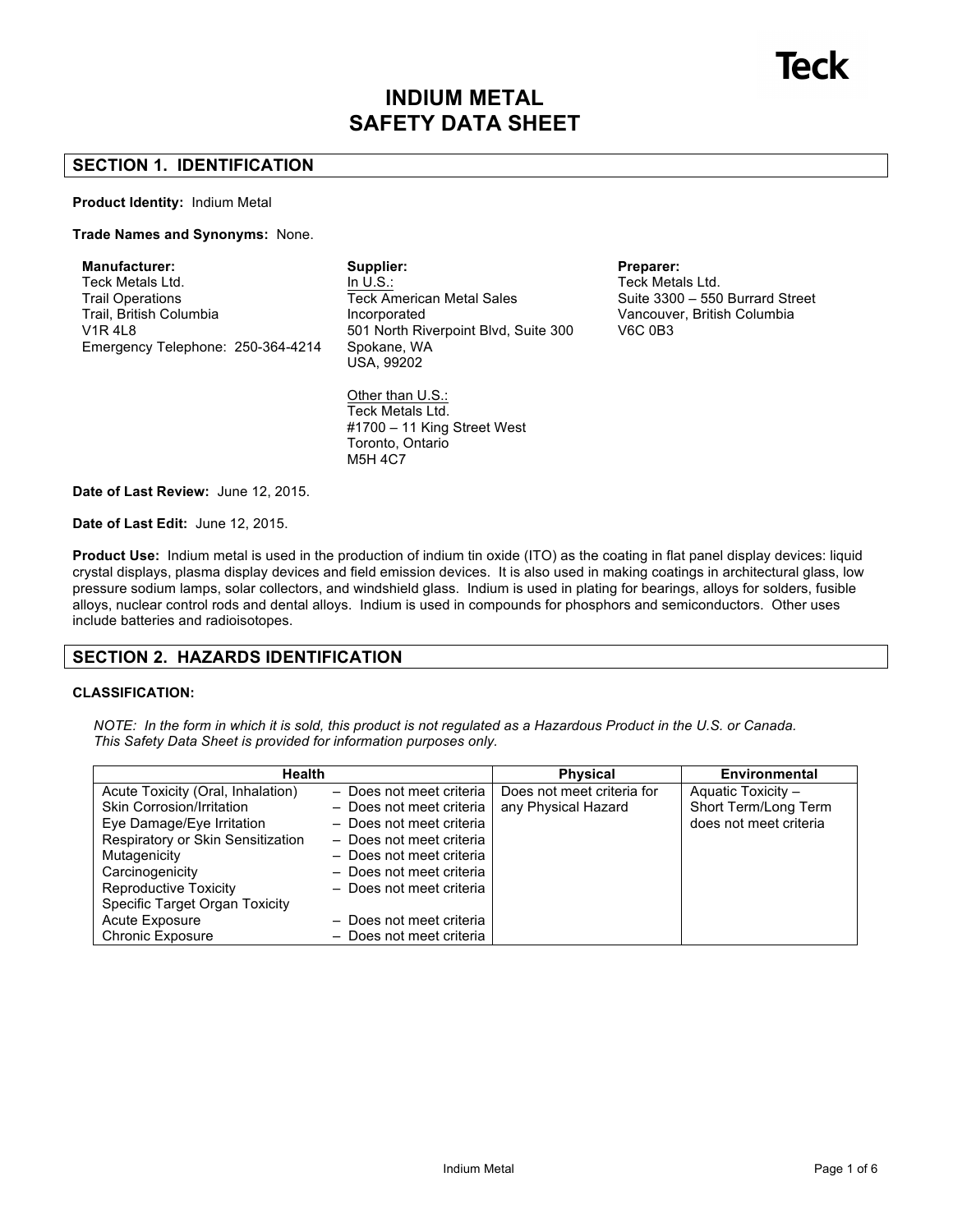| Symbols:                 | Signal Word:                     |  |
|--------------------------|----------------------------------|--|
| None required            | None required                    |  |
| <b>Hazard Statements</b> | <b>Precautionary Statements:</b> |  |
| None required            | None required                    |  |

**Emergency Overview:** A soft, silvery-white metal that does not burn in bulk but may form explosive mixtures if dispersed in air as a fine powder. Indium is relatively non-toxic and poses little immediate hazard to the health of emergency response personnel or the environment in an emergency situation.

**Potential Health Effects:** Relatively non-toxic to humans by inhalation or ingestion. Chronic exposure may cause irritation to the lungs and gastrointestinal disorders. It is not considered a human carcinogen by the OSHA, NTP, ACGIH, IARC or the EU (see Toxicological Information, Section 11).

**Potential Environmental Effects:** In the form in which this product is sold, it has low bioavailability, and does not pose any significant environmental risks. Releases of the product to water and soil should, nevertheless, be prevented (see Ecological Information, Section 12).

# **SECTION 3. COMPOSITION / INFORMATION ON INGREDIENTS**

| <b>HAZARDOUS COMPONENTS</b> | <b>CAS Registry No.</b> | <b>CONCENTRATION (% wat/wat)</b> |
|-----------------------------|-------------------------|----------------------------------|
| Indium                      | 7440-74-6               | 99.9%                            |

Note: See Section 8 for Occupational Exposure Guidelines.

# **SECTION 4. FIRST AID MEASURES**

**Eye Contact:** *Symptoms:* Mild irritation: If irritation occurs, cautiously rinse eye(s) with lukewarm, gently flowing water for 5 minutes, while holding the eyelids open. If eye irritation persists, get medical advice/attention.

**Skin Contact:** *Symptoms:* No health effects expected. If irritation does occur, flush with lukewarm, gently flowing water for 5 minutes. If irritation occurs, obtain medical advice. If splashed by molten metal, flush contact area to solidify and cool but do not attempt to remove encrusted material or clothing. Cover burns and seek medical attention immediately.

**Inhalation:** *Symptoms:* Possible respiratory irritation: If symptoms are experienced remove source of contamination or move victim from exposure area to fresh air immediately. Get medical advice/attention if you feel unwell or are concerned.

**Ingestion:** *Symptoms:* If swallowed, no specific intervention is indicated as this material is not likely to be hazardous by ingestion. However, if you feel unwell or are concerned, get medical advice/attention.

# **SECTION 5. FIRE FIGHTING MEASURES**

**Fire and Explosion Hazards:** Massive metal is not considered a fire or explosion hazard. Finely-divided indium metal dust or powder may be flammable or explosive when dispersed in the air at high concentrations and exposed to heat, flame, or other ignition sources. Explosions may also occur upon contact with certain incompatible materials (see Stability and Reactivity, Section 10).

**Extinguishing Media:** Use any means of extinction appropriate for surrounding fire conditions such as water spray, carbon dioxide, dry chemical, or foam. Do not use direct water streams on fires where molten metal is present.

**Fire Fighting:** Indium metal has a low melting point (156°C). Therefore, if possible move this material from the fire area and/or cool material exposed to flame in order to prevent molten pools of indium. Do not use direct water streams on fires where molten metal is present, due to the risk of a steam explosion that could potentially eject molten metal uncontrollably. Use a fine water mist on the front-running edge of the spill and on the top of the molten metal to cool and solidify it. Fire fighters should be fully trained and wear full protective clothing including an approved, self-contained breathing apparatus which supplies a positive air pressure within a full face-piece mask.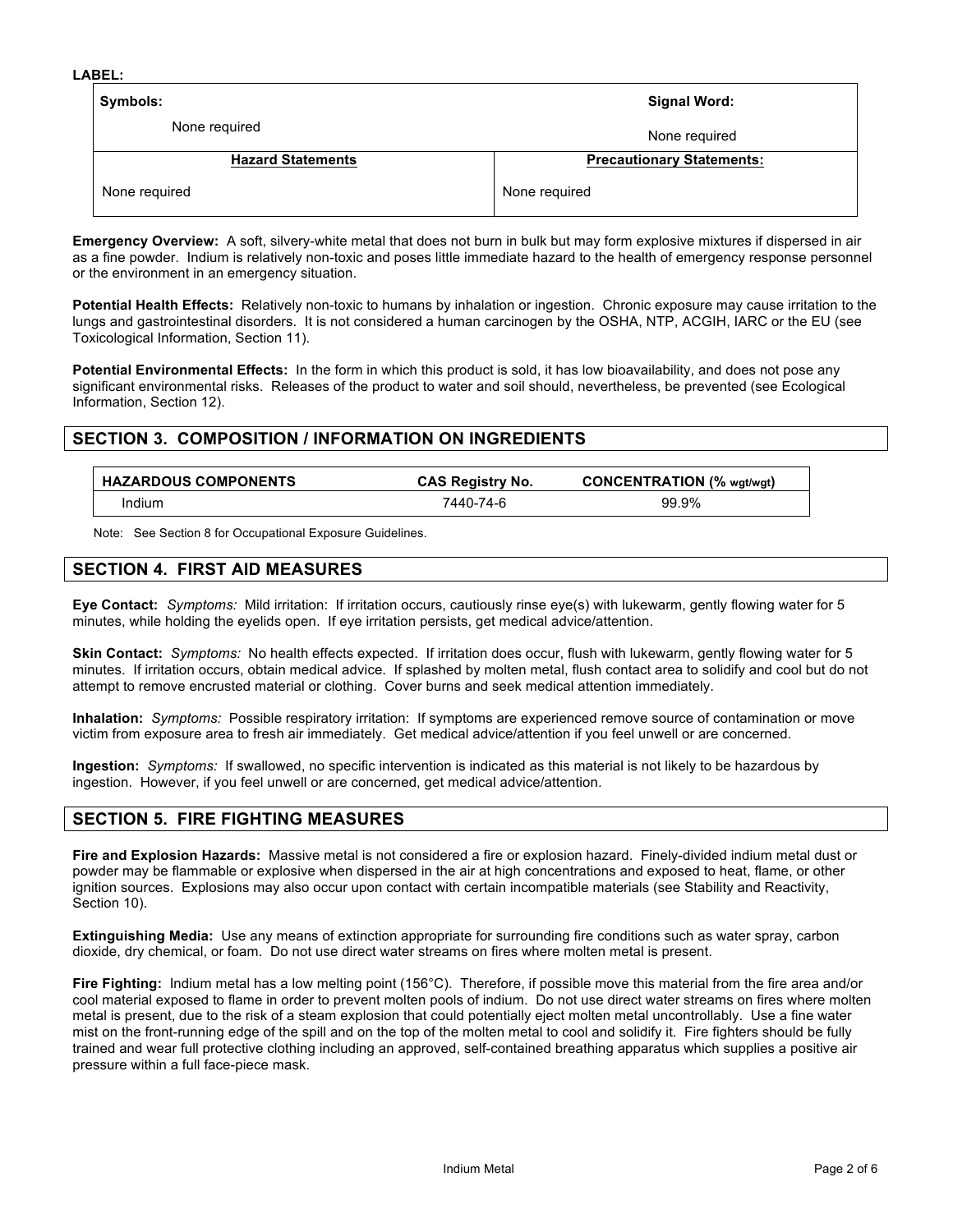# **SECTION 6. ACCIDENTAL RELEASE MEASURES**

**Procedures for Cleanup:** Control source of spillage if possible to do so safely. Clean up spilled material immediately, observing precautions outlined below. Molten metal should be allowed to cool and harden before cleanup. Once solidified, wear gloves, pick up and return to process. Powder or dust should be cleaned up using methods which will minimize dust generation (e.g., vacuum solids or dampen material and shovel / wet sweep). Return uncontaminated spilled material to the process if possible. Place contaminated material in suitable labelled containers for later recovery in view of the economic value of indium. Treat or dispose of waste material in accordance with all local, regional, and national requirements.

**Personal Precautions:** Protective clothing, gloves, and a respirator are recommended for persons responding to an accidental release (see also Section 8). Close-fitting safety goggles may be necessary in some circumstances to prevent eye contact with indium metal dust or fume.

**Environmental Precautions:** Indium metal has low bioavailability and poses no immediate ecological risks. However, good management practices should always be applied in the storage and use of indium and its compounds; any releases of the product to water and soil should be prevented.

# **SECTION 7. HANDLING AND STORAGE**

Store in a cool, dry, covered area away from incompatible materials. Solid metal suspected of containing moisture should be THOROUGHLY DRIED before being added to a molten bath. Otherwise, entrained moisture could expand explosively and spatter molten metal out of the bath. No special packaging materials are required.

# **SECTION 8. EXPOSURE CONTROLS / PERSONAL PROTECTION**

#### **Occupational Exposure Guidelines:**

| Component | <b>ACGIH TLV</b>      | <b>OSHA PEL</b>  | <b>NIOSH REL</b>      |
|-----------|-----------------------|------------------|-----------------------|
| Indium    | 0.1 mg/m <sup>3</sup> | None established | 0.1 mg/m <sup>3</sup> |

NOTE: OEGs for individual jurisdictions may differ from those given above. Check with local authorities for the applicable OEGs in your jurisdiction.

ACGIH - American Conference of Governmental Industrial Hygienists; OSHA - Occupational Safety and Health Administration; NIOSH - National Institute for Occupational Safety and Health. TLV – Threshold Limit Value, PEL – Permissible Exposure Limit, REL – Recommended Exposure Limit.

*NOTE: The selection of the necessary level of engineering controls and personal protective equipment will vary depending upon the conditions of use and the potential for exposure. The following are therefore only general guidelines that may not fit all circumstances. Control measures to consider include:*

**Ventilation:** Use adequate local or general ventilation to maintain the concentration of indium fumes in the working environment well below recommended occupational exposure limits. Supply sufficient replacement air to make up for air removed by the exhaust system. Where indium metal dust or filings are being collected and transported by a ventilation system, use a nonsparking, grounded ventilation system separate from other exhaust ventilation systems. Locate dust collectors and fans outdoors if possible and provide dust collectors with explosion vents or blow out panels. Refer to appropriate NFPA Standards 484, 654, and/or 68 for specific guidance.

**Protective Clothing:** Work clothes and gloves are recommended to prevent prolonged or repeated direct skin contact. Eye protection should be worn where fume or dust is generated. Where molten metal is handled, heat resistant gloves, goggles or face-shield, and clothing to protect from hot metal splash and radiant heat should be worn. Safety type boots are recommended.

**Respirators:** Where indium dust or fumes are generated and cannot be controlled in the working environment to within acceptable levels by engineering means, use appropriate NIOSH-approved respiratory protection equipment (a 42CFR84 Class N, R or P-95 particulate filter cartridge or better).

**General Hygiene Considerations:** Always practice good personal hygiene. Refrain from eating, drinking, or smoking in work areas. Thoroughly wash hands before eating, drinking, or smoking in appropriate, designated areas.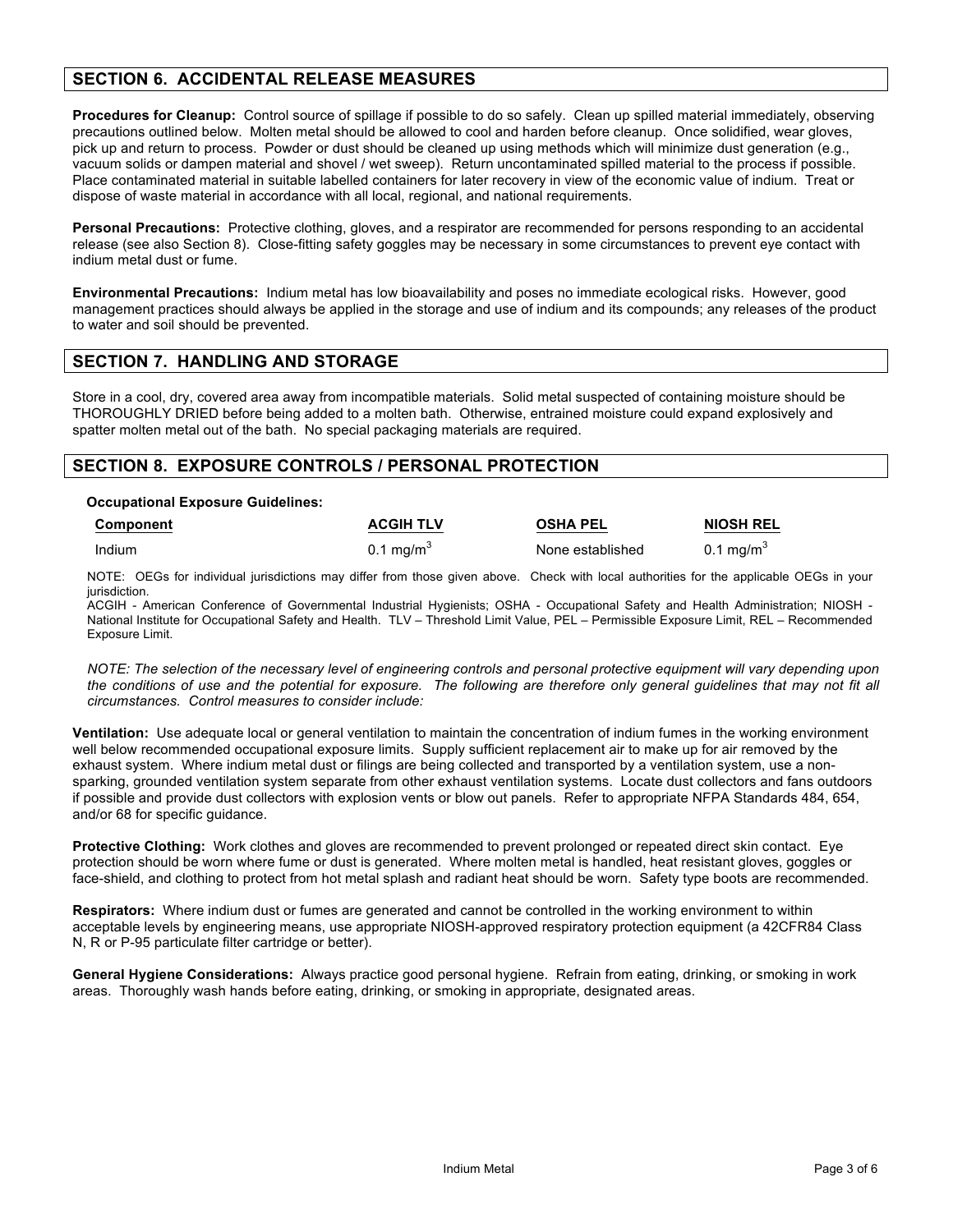# **SECTION 9. PHYSICAL AND CHEMICAL PROPERTIES**

| Appearance:                          | Odour:                             | <b>Odour Threshold:</b>             | pH:                               |
|--------------------------------------|------------------------------------|-------------------------------------|-----------------------------------|
| Soft, silvery-white metal            | None                               | Not Applicable                      | Not Applicable                    |
| Vapour Pressure:                     | <b>Vapour Density:</b>             | <b>Melting Point/Range:</b>         | <b>Boiling Point/Range:</b>       |
| Negligible $@$ 20 $^{\circ}$ C       | Not Applicable                     | $156.6^{\circ}$ C                   | $2072^{\circ}$ C                  |
| <b>Relative Density</b> (Water = 1): | <b>Evaporation Rate:</b>           | <b>Coefficient of Water/Oil</b>     | Solubility:                       |
| 7.31                                 | Not Applicable                     | <b>Distribution: Not Applicable</b> | Insoluble in water                |
| <b>Flash Point:</b>                  | <b>Flammable Limits (LEL/UEL):</b> | <b>Auto-ignition Temperature:</b>   | <b>Decomposition Temperature:</b> |
| None                                 | Non-Flammable                      | None                                | None                              |

# **SECTION 10. STABILITY AND REACTIVITY**

**Stability & Reactivity:** Indium is stable and not considered reactive under normal temperatures and pressures. Hazardous polymerization or runaway reactions will not occur.

**Incompatibilities:** An explosive reaction may occur on contact with dinitrogen tetraoxide dissolved in acetonitrile. Indium reacts vigorously with mercury (II) bromide at high temperatures (350° C). Mixtures with sulphur ignite when heated. Reacts with halogens, selenium, tellurium, arsenic or phosphorus on heating. Avoid oxidizing agents and acids.

**Hazardous Decomposition Products:** High temperature operations such as oxy-acetylene cutting, electric arc welding or arc-air gouging will generate indium oxide fumes. The particle size of metal fumes is largely within the respirable size range, which increases the likelihood of inhalation and deposition of the fume within the body.

# **SECTION 11. TOXICOLOGICAL INFORMATION**

**General:** The information available on the toxic properties of indium in humans is limited. It is known that soluble indium salts are extremely toxic when injected into laboratory animals with a direct effect on the heart, liver, kidneys and blood. However, indium salts are far less toxic when administered orally or by inhalation. Teratogenic effects have been reported in laboratory animals injected with indium but it is considered that the risk of developmental toxicity in humans is low. The inhalation route is by far the most significant route in the occupational setting.

#### **Acute:**

**Skin/Eye:** Indium metal is not irritating to the eyes or skin other than by direct abrasive action of metal particles on eye or skin tissue. Soluble indium salts are very irritating to the eyes.

**Inhalation/Ingestion:** Inhalation of indium fume or dust may cause irritation and damage to the respiratory tract. It may also irritate the gastrointestinal tract if ingested.

**Chronic:** Prolonged exposure to indium fume or dust may cause irritation and damage to the lung. Russian workers exposed to indium compounds during the production of indium complained of tooth decay, pain in joints and bones, nervous and gastrointestinal disorders, heart pains, and general debility. However, an EPA review of indium metal suggests that "… possibly too much weight is given to a Russian report … This (*these health effects)* has not been reported in comparable US activities." Indium and indium oxide are not listed as human carcinogens by the Occupational Safety and Health Administration (OSHA), the National Toxicology Program (NTP), the International Agency for Research on Cancer (IARC), the American Conference of Governmental Industrial Hygienists (ACGIH) or the European Union (EU).

### **Animal Toxicity:**

| <b>Hazardous Ingredient:</b>      | <b>Acute Oral</b><br>Toxicity:                   | <b>Acute Dermal</b><br>Toxicity: | <b>Acute Inhalation</b><br>Toxicity: |
|-----------------------------------|--------------------------------------------------|----------------------------------|--------------------------------------|
| Indium                            | 4,200 mg/kg $T$                                  | No data                          | No data                              |
| $†$ LD <sub>50</sub> , Rat, Oral, | $\pm$ LC <sub>50</sub> , Rat, Inhalation, 4 hour |                                  |                                      |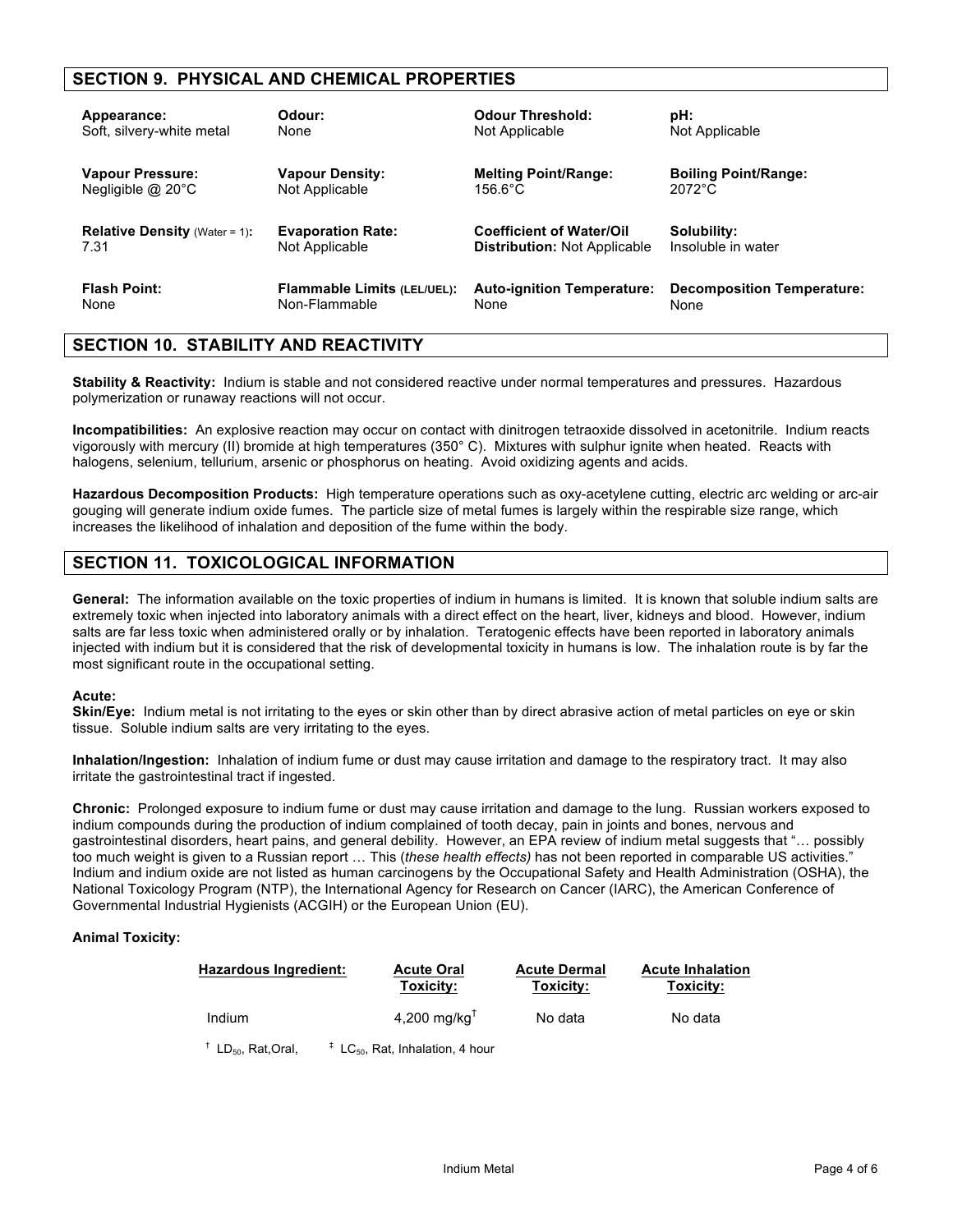# **SECTION 12. ECOLOGICAL INFORMATION**

Indium metal is highly insoluble, and therefore presents minimal ecological risk. However, its processing or extended exposure in the environment may lead to the release of indium in more bioavailable compound forms. As there is limited information on the fate and effects of indium compounds, care should be taken to prevent releases to the environment.

# **SECTION 13. DISPOSAL CONSIDERATIONS**

In view of the economic value of indium metal, every effort should be made to recover and reuse any spilled material. If material cannot be returned to process, dispose of only in accordance with applicable regulations.

# **SECTION 14. TRANSPORT INFORMATION**

No special shipping or transportation requirements.

# **SECTION 15. REGULATORY INFORMATION**

### **U.S.**

| HAZARDOUS UNDER HAZARD COMMUNICATION STANDARD No (According to OSHA HSC - CFR 1910.1200 Rev 2012)    |                                              |
|------------------------------------------------------------------------------------------------------|----------------------------------------------|
| CERCLA SECTION 103 HAZARDOUS SUBSTANCES  No                                                          |                                              |
| EPCRA SECTION 302 EXTREMELY HAZARDOUS SUBSTANCE No                                                   |                                              |
| EPCRA SECTION 311/312 HAZARD CATEGORIES  No hazard categories apply.                                 |                                              |
| EPCRA SECTION 313 TOXIC RELEASE INVENTORY: This product does not contain any toxic chemicals subject | to the Toxic Release reporting requirements. |

# **SECTION 16. OTHER INFORMATION**

| Date of Original Issue:  | December 3, 1998 |                    | Version: 01 (First edition) |
|--------------------------|------------------|--------------------|-----------------------------|
| Date of Latest Revision: | June 12, 2015    | <b>Version: 13</b> |                             |

The information in this Safety Data Sheet is based on the following references:

- American Conference of Governmental Industrial Hygienists, 2004 Documentation of the Threshold Limit Values and Biological Indices, Seventh Edition, plus updates.
- American Conference of Governmental Industrial Hygienists, Guide to Occupation Exposure Values 2015.
- American Conference of Governmental Industrial Hygienists, 2015, Threshold Limit Values for Chemical Substances and Physical Agents and Biological Exposure Indices.
- Bretherick's Handbook of Reactive Chemical Hazards, 20<sup>th</sup> Anniversary Edition. (P. G. Urben Ed.) 1995.
- Canadian Centre for Occupational Health and Safety (CCOHS) CHEMINFO Record 3500 (accessed 3 June 2015).
- Commission de la santé et la sécurité du travail, Service du Répertoire toxicologique Indium. (accessed 3 June 2015).
- Developmental toxicity of indium: embryotoxicity and teratogenicity in experimental animals. M. Nakajima, m. Usami, K. Nakazawa *et al*, *Conjenit. Anom.* (Kyoto) 2008, Dec. 48(4), 145 – 150 (Nat'l Library of Medicine PubMed ID 18983530).
- European Economic Community, Commission Directives 91/155/EEC and 67/548/EEC.
- Health Canada, SOR/2015-17, Hazardous Products Regulations, 31 January 2015.
- International Labour Office (WHO/ILO) Encyclopaedia of Occupational Health & Safety  $4^{\text{th}}$  Ed.
- Merck & Co., Inc., 2001, The Merck Index, An Encyclopedia of Chemicals, Drugs, and Biologicals, Thirteenth Edition.
- National Library of Medicine, National Toxicology Information Program, Hazardous Substance Data Bank (accessed 3 June 2015).
- Patty's Toxicology, Fifth Edition, 2001. E. Bingham, B. Cohrssen & C.H. Powell, Ed.
- Preliminary Investigation of Effects on the Environment of Boron, Indium, Nickel, Selenium, Tin, Vanadium, and Their Compounds – Volume II, Indium (August 1975) EPA Document EPA 560/2-75-005B.
- U.S. Dept. of Health and Human Services, National Institute for Occupational Safety and Health, NIOSH Pocket Guide to Chemical Hazards. CD-ROM Edition September 2005.
- U.S. Occupational Safety and Health Administration, 1989, Code of Federal Regulations, Title 29, Part 1910.